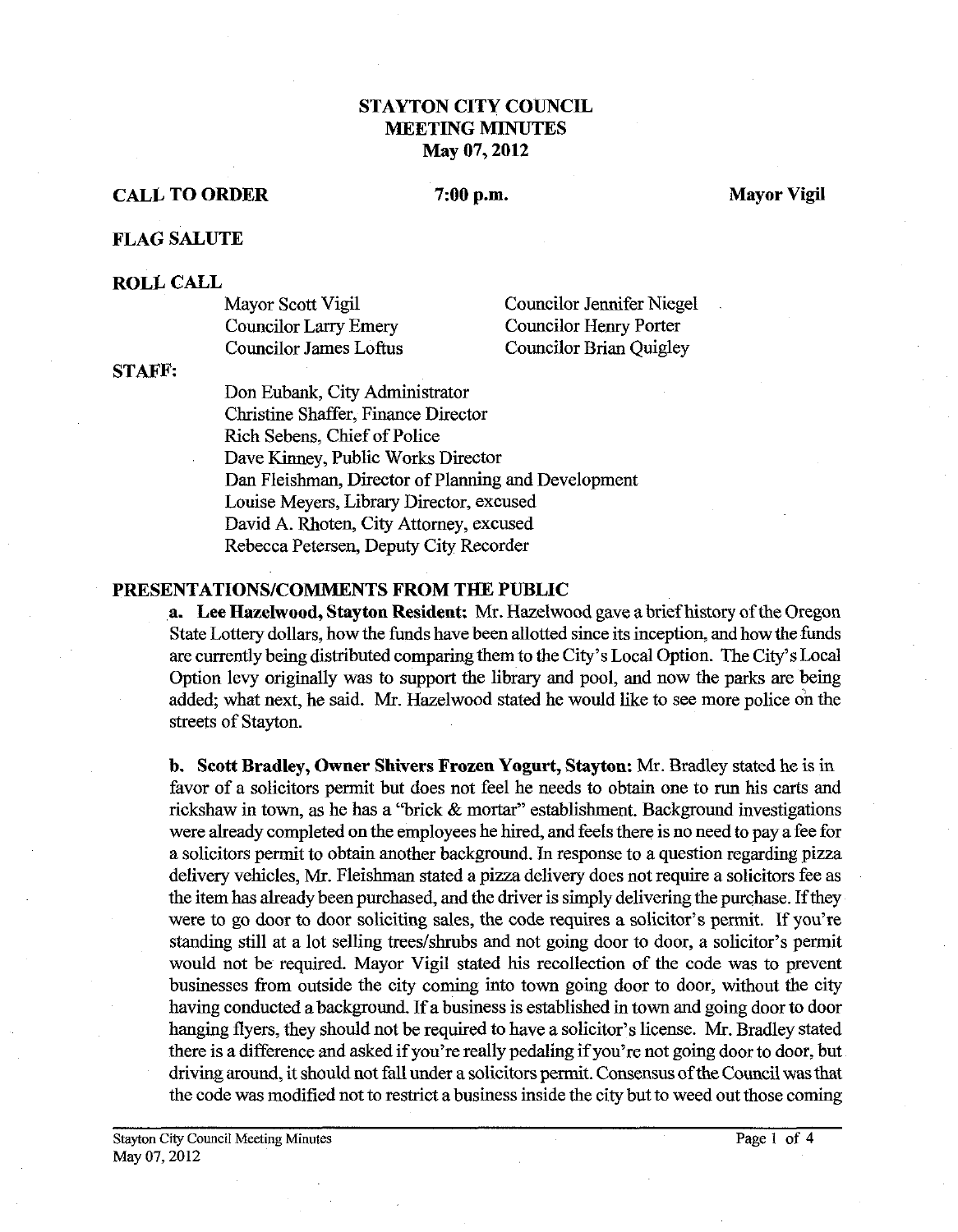into town, not investing in the community, and to accommodate non-profits going door to door needing to get a permit.

**Motion:** From Councilor Loftus, to direct staff to prepare an amendment to the code that would make the appropriate changes to allow a brick and mortar business into the neighborhoods.

**Discussion:** Mayor Vigil stated a formal motion was not needed, a general consensus of the Council would be appropriate for staff. Mr. Fleishman stated he had enough input from the Council to modify the language in the code, and to bring it back options to the Council at a later time.

### **ANNOUNCEMENTS**

**a. Additions to the Agenda:** None.

## **CONSENT AGENDA**

### **a. City Council Meeting Minutes of April 16,2012**

**Motion:** From Councilor Loftus, seconded by Councilor Emery, to adopt the meeting minutes of April **16,2012. Motion passed: 5:O.** 

## **PUBLIC HEARING** - **None**

#### **UNFINISHED BUSINESS** - **None**

#### **NEW BUSINESS** - **None**

## **STAFF/COMMISSION REPORTS**

#### **Administrative Assistant for Public Works** - **Alissa Angelo**

**a. Social Media Policy:** Ms. Angelo stated the idea of a Facebook page for the City of Stayton and Twitter account came about when the city experienced flooding around town, and staff used their personal Facebook pages to get news out to the citizens quickly. By the City having the account it will allow the City to better inform the public of community meetings, activities, and to communicate effectively during emergency situations. Chief Sebens stated that after a debriefing at Marion County regarding the flooding it was determined that the Facebook page was the most readily used media for road closure information, where to obtain sandbags, etc. Ms. Angelo stated the idea of utilizing a Facebook page is to make information available to those not looking at the website or reading the newspaper. Ms. Shaffer stated that CitylCounty Insurance Services (CIS) reviewed the draft Social Media Policy setting standards for how the City's social media sites should be used and maintained. The policy sets groundwork for the use of new technology, and will be updated as new technology is available or case laws impact the uses and conditions. All of the links posted on Facebook would link back to the City of Stayton main website page, and what's posted on the Twitter account would link back to Facebook. Staff had hoped to implement a Facebook page that did not allow for comments fiom the public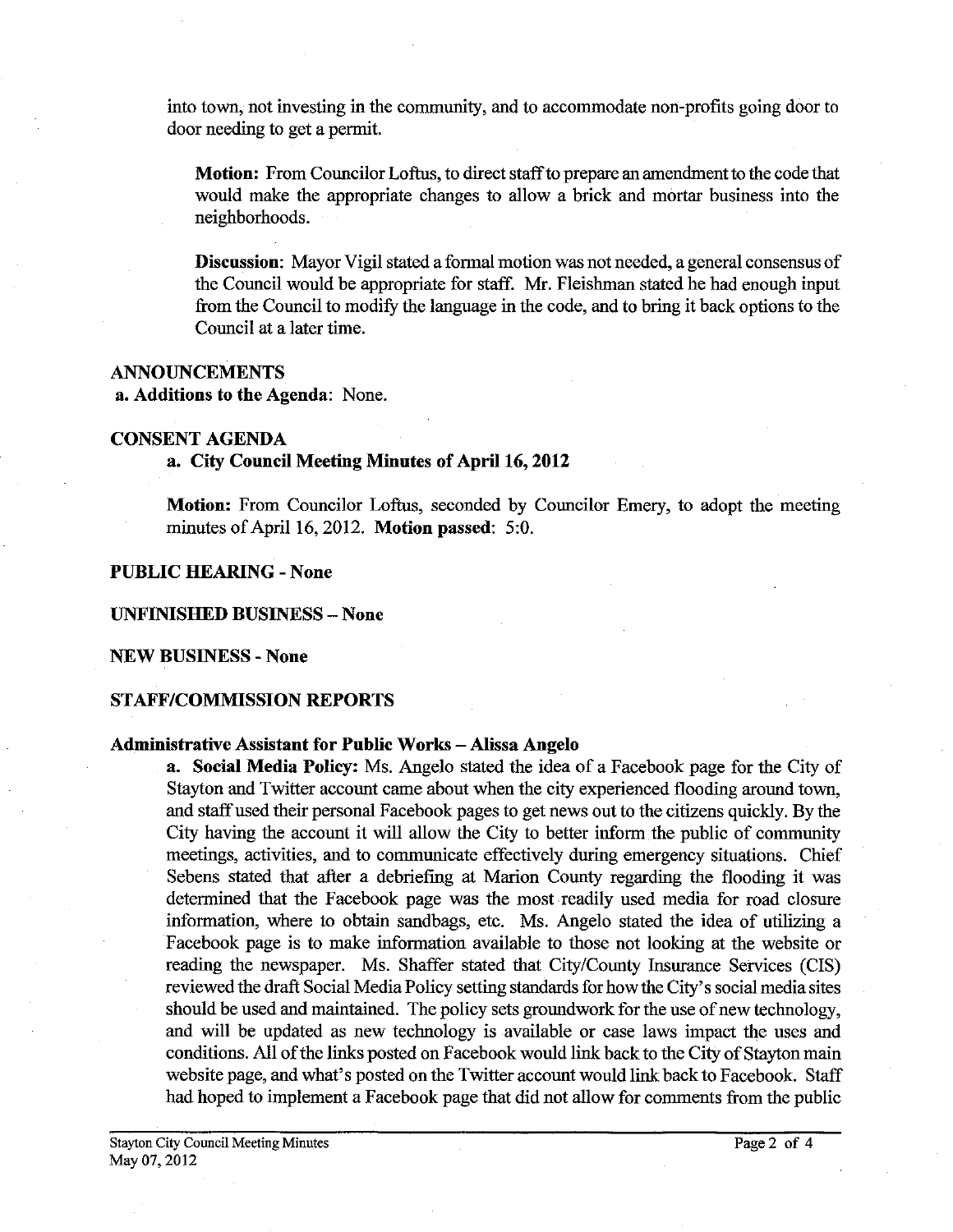and was to be used strictly for getting information out, however, in researching and implementing a page it was found not to be possible. Many cities have a disclaimer on their page stating rules for commenting, limiting items such as spam, abusive language, etc. Staff has developed Stayton's own commenting policy. Mayor Vigil stated he liked the idea of a Facebook page as it's not a blog or random thoughts, people will have to own the comments; it's getting information out and gaining input. Councilor Quigley stated he would rather see the City enhancing the current website instead of creating a Facebook page. Councilor Emery stated it seemed that whenever the city creates something new, they also create a new job and if that's the case the City would have to hire someone to monitor the site. Ms. Angelo stated it would take approximately one to two hours a week of maintenance for the site. Councilor Loftus stated there are a lot of advantages to getting information out, and could be a huge tool for law enforcement when they are trying to get information out quickly in an emergency. Councilor Niegel suggested having a couple different administrators for the site. Councilor Loftus commended Ms. Angelo on a great job in providing the social media materials.

### **Chief of Police's Report** - **Rich Sebens**

**a. Police Advisory Board:** Chief Sebens stated the Policy Advisory Board has been meeting on a quarterly basis reviewing procedures, feedback fiom the community regarding what they would like to see or information they wish to have, and updates for Emergency Operations Manual. Tuesday, May 15" the Board will be taking a tour of the Jail, and councilors are invited to attend.

**b. Information line:** Chief Sebens stated a public information line has been established, 769-city(2489) for citizens to call and get emergency information when the need arises such as locations of evacuation sites, where to pick up sandbags, road closures, etc. The information is a pre-recorded message, with no live person on the line.

## **PRESENTATIONSICOMMENTS FROM THE PUBLIC**

**a. Lee Hazelwood: Mr.** Hazelwood commended Ms. Angelo on a job well done for the thoroughness of report, and stated he would like to see the City showcase the library, pool and hospital facilities as the community should be very proud of them.

## **BUSINESS FROM THE CITY ADMINISTRATOR**

**a. Meeting Reminders:** Mr. Eubank reminded Council members of the upcoming Budget Meetings, Commissioners Breakfast Meeting, and the Community Leaders meeting.

## **BUSINESS FROM THE MAYOR** - **None**

## **BUSINESS FROM THE COUNCIL**

Councilor Loftus stated that over the past few weeks, speaking as a citizen, he had tried to obtain information fiom Marion County regarding an agreement the Commissioners would be authorizing to reform the health delivery system called coordinated care organizations (CCO), and that the agreement was done in secret with no notification given. Meetings will